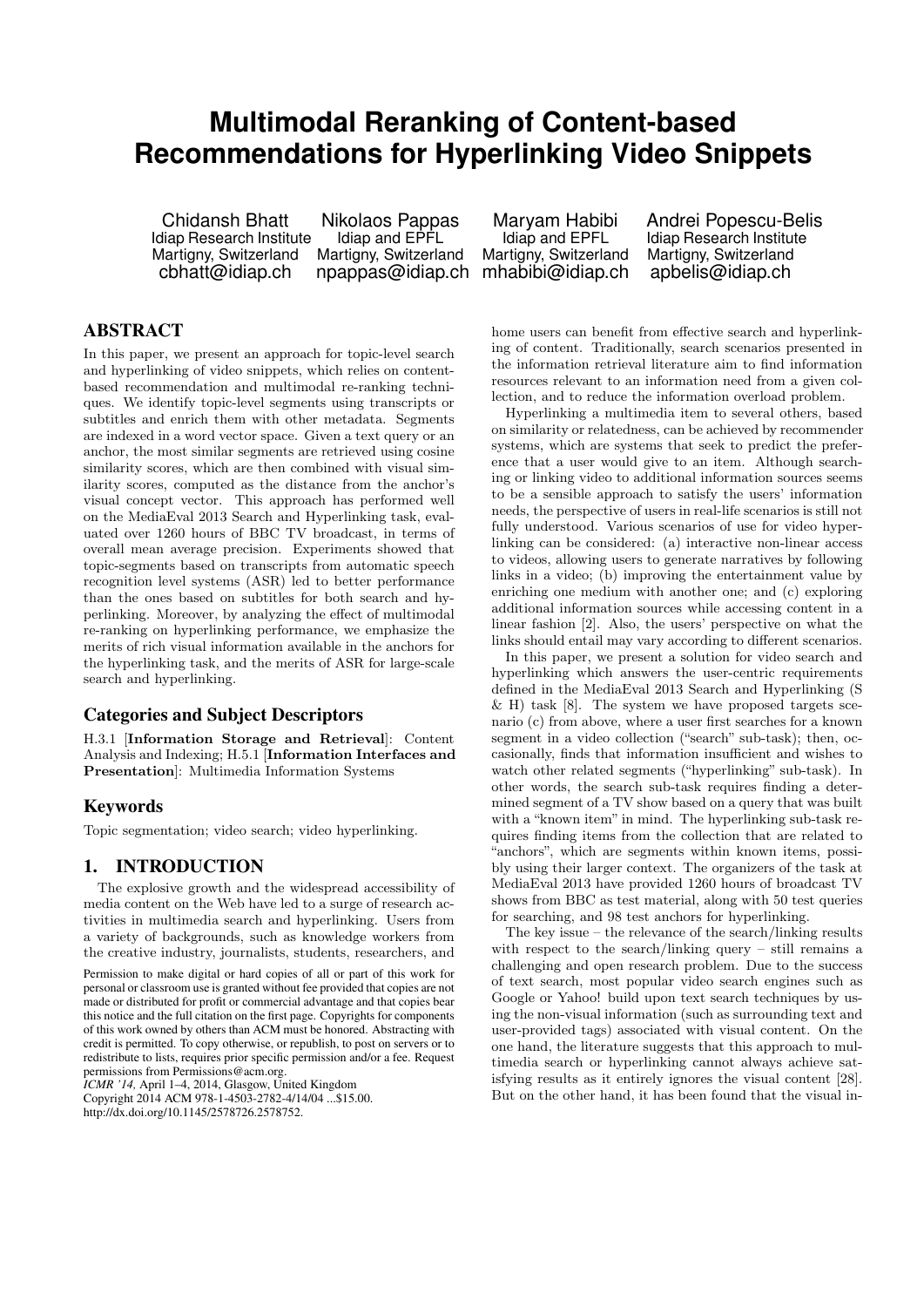formation obtained by state-of-the-art processing techniques degrades the search performance on these tasks [9]. Also, the difficulties of automatically segmenting videos into shorter retrieval units are not mentioned clearly.

The unified approach to both search and hyperlinking proposed in this paper is based on techniques inspired from content-based recommender systems for multimedia recordings, which provide the most similar audio-visual segments to a given text query or to another segment, based on words. We consider an information-filtering rather than an information retrieval approach, targeting a scenario in which users prefer to provide more information in their search queries in exchange for a potentially smaller number of search iterations until they find the desired result. The same approach is used for hyperlinking, but in addition we use the visual concepts detected in the anchor segment and in the indexed ones in order to re-rank answers based on visual similarity. In other words, while textual descriptions are convenient as queries for known-item search (rather than asking users for visual query examples), anchors with richer multi-modal content can advantageously be used for hyperlinking.

The paper is organized as follows. In Section 2, we briefly review the literature on search, hyperlinking, content-based recommendation, and multimodal re-ranking. In Section 3, we present the components of the proposed system: topic segmentation, segment search and hyperlinking. In Section 4, we introduce the dataset, and then present and discuss evaluation results for the search and hyperlinking subtasks at MediaEval 2013, as well as additional evaluations done after the campaign.

## 2. RELATED WORK

An integrated system for the MediaEval 2013 Search and Hyperlinking task requires the combination of methods for multimedia search and for the automated creation of hyperlinks between items. In previous work, the search tasks attempted at the TRECVid workshops envisioned a scenario where the user poses a multimodal query and the system returns the most relevant video shots from a collection of videos [20]. Multimedia information retrieval [16] or searching spoken document archives [15] are well-known research topics, with a considerable literature and evaluation campaigns. However, the goal of hyperlinking multimedia segments has only emerged as an important use case more recently, and the MediaEval benchmarking evaluation took the initiative to clearly formulate such a standardized task. In an early idea put forward by Google researchers [14], a "query-free" system was designed for enriching television news with articles from the Web, using queries derived from the closed-captioning text.

The techniques proposed in this paper are inspired from previous work on content-based recommender systems [17]. Such systems use similarities between items computed from descriptors of their content. We will consider vector space models to define such similarities, and more specifically a model with tf-idf coefficients [26], but "semantic" spaces using some form of dimensionality reduction such as LDA, LSI, or Random Projections could also be used, as in experiments on content-based recommendation of multimedia on which we reported elsewhere ([21], Section IV).

Longer video programs, such as those provided for Media-Eval 2013 [8], need to be divided into shorter video segments to provide the result links. This segmentation can be done

at the shot level based on the visual channel, on sentences or speech segments from ASR transcripts, on temporal pauses, on lexical cohesion features, or can simply use fixed-length segments [9]. While most of the segmentation approaches are pre-determined for generating video segments over a collection that do not change for each query, it is possible also to apply on-the-fly segmentation based on each query [23]. A survey on such visual-based and audio-based shot segmentation is provided in [7].

The re-ranking of multimedia search results has received increasing attention in recent years. This is defined as the reordering of visual documents based on the information contained in the initial search result set, or based on a knowledge base, in order to improve search performance [29]. Among four paradigms for research on visual search re-ranking (self re-ranking, example-based re-ranking, crowd reranking, and interactive re-ranking), we chose Linear Multimodal Fusion (LMF), an example-based re-ranking approach. LMF [19, 12] is the most straightforward and easyto-implement re-ranking method, merging several ranked lists by linearly combining the relevance scores for each document. Moreover, the query-independent approaches might have limited effectiveness because the optimal combination strategies usually vary considerably for different query topics. We explored the results with various weights to identify the influence of each modality on the scores.

# 3. METHODOLOGY

## 3.1 System Overview

The proposed system makes use of several components, represented as rectangles with sharp corners in Figure 1. We generate the data units, namely topic-based segments, from the human-made subtitles provided by the BBC or from the ASR transcripts. We experimented with transcripts from LIMSI [11] and from LIUM [27], both kindly provided to the MediaEval participants. The topic segmentation was performed over the words using the TextTiling algorithm implemented in NLTK.

For search, we compute word-based similarity (from transcript and metadata) between queries and all segments in the collection, using a vector space model and tf-idf weighting. Similarly, for hyperlinking, we first rank all segments based on their similarity with the anchor. In addition, we use the visual concept detection provided to the participants by the organizers: key frames from Technicolor [18] and concepts detected by Visor [6]. We thus generate a score matrix and then the list of nearest neighbors. Scores from text and visual similarity are fused to re-rank the final linking results.

In the following sections, we provide details about each of these components.

# 3.2 Topic Segmentation

Topic segmentation was performed over subtitles and transcripts using TextTiling [13] as implemented in the NLTK toolkit [5] (available at http://nltk.org/). Topic shifts are determined based on the analysis of lexical co-occurrence patterns, which are computed from 20-word pseudo-sentences, to ensure uniform length. Then, similarity scores are assigned at sentence gaps using block comparison. The peak differences between the scores are marked as boundaries, which we fit to the closest speech segment break. We selected TextTiling for its robustness and simplicity, although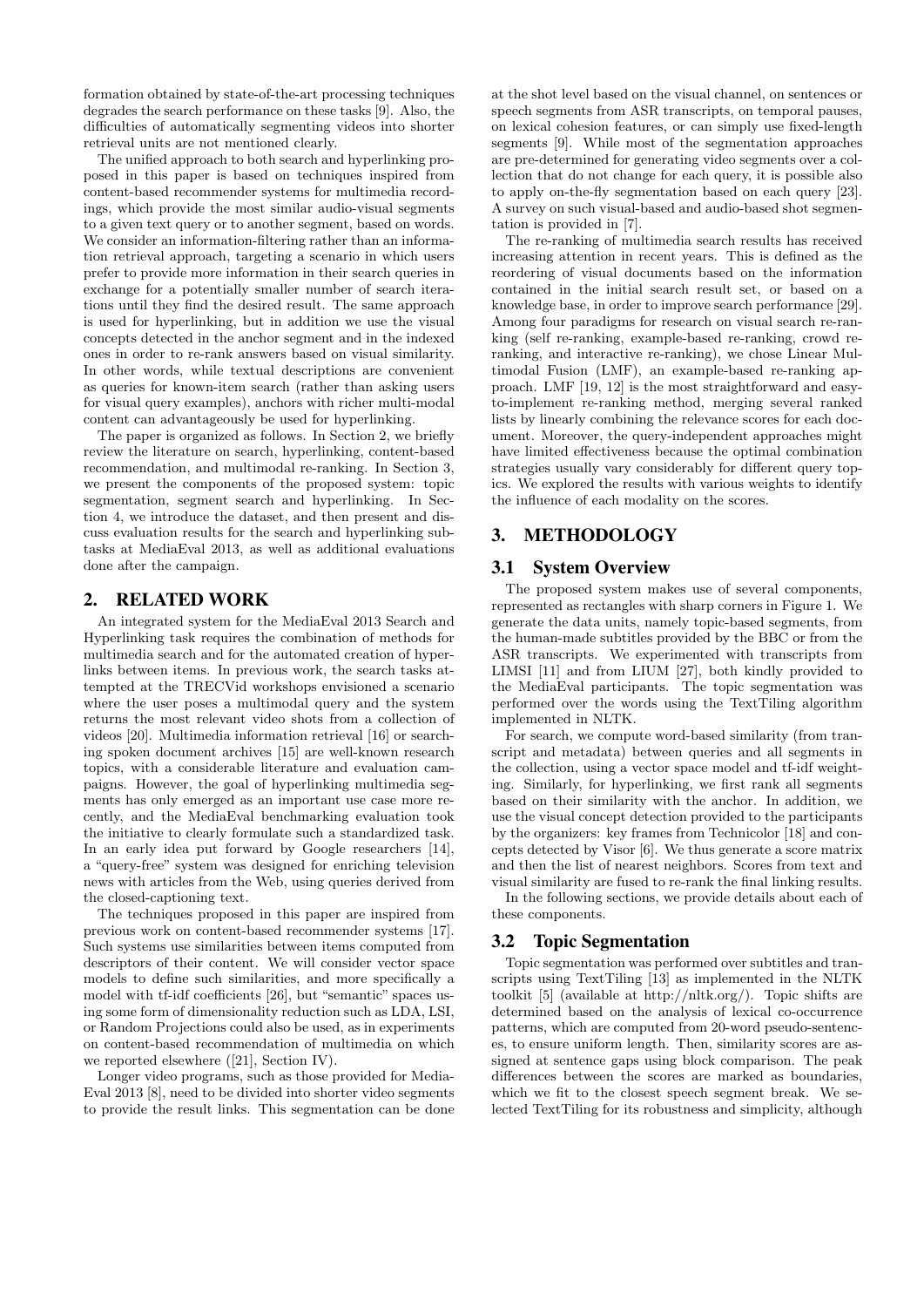

Figure 1: Overview of the proposed system for search and hyperlinking. Rectangles with sharp corners represent components of the system, while rounded boxes represent data.

more advanced techniques such as TopicTiling [24] (same core algorithm but with LDA topic modeling) are also available and could be tested in the future.

Table 1 shows the total number of segments, the average segment size (in seconds) and the standard deviation STD (in seconds) for each of the three alternative transcript types of the BBC TV shows available for segmentation: subtitles vs. ASR from LIMSI [11] vs. ASR from LIUM [27]. The longer size of the LIUM-based segments and the larger variability of subtitle-based segments should be noted. We also found some mismatches between the durations in metadata files and the timing found in the subtitles and the LIMSI transcripts (for 488 respectively 956 videos) and discarded the corresponding segments from further computation and evaluation.

| Data         | Number of | Average | <b>STD</b> | Mismatches |
|--------------|-----------|---------|------------|------------|
|              | Segments  | size    |            |            |
| Subtitles    | 114.448   | 53      | 287        | 488        |
| <b>LIMSI</b> | 111,666   | 53      | 68         | 956        |
| LIUM         | 84.783    | 68      | 64         | 738        |

Table 1: Topic segmentation statistics (size and STD are in seconds).

#### 3.3 Segment Search

Segment search was performed by indexing the text segments in a word vector space with tf-idf weight [26], representing each textual query as well as the words from the "visual cues" provided with them, into the same space. We retrieved the most similar segments to the query using cosine similarity in the word vector space.

In other words, the tf-idf weights  $w_{ij}$  for a given segment i were (classically) computed as  $w_{ij} = tf_{ij} \cdot idf_j$ , where  $tf_j$ is the term frequency of word j in document  $d_i$  and  $idf_j$  is the inverse document frequency of word  $j$ . The similarity between two segments  $\vec{s}_i$  and  $\vec{s}_j$  was then computed by the cosine simi-

| Text         | Features                          | $#$ words | Total |
|--------------|-----------------------------------|-----------|-------|
|              |                                   |           | rank  |
| LIMSI        | $1$ -gram                         | 10k       | 500   |
| <b>LIMSI</b> | $1$ -gram                         | 20k       | 453   |
| <b>LIMSI</b> | $1-gram$                          | 50k       | 417   |
| LIMSI        | $1$ -gram                         | 10k       | 606   |
| LIMSI        | $1$ -gram $+2$ -gram              | 20k       | 573   |
| <b>LIMSI</b> | $1$ -gram $+2$ -gram              | 50k       | 540   |
| <b>LIMSI</b> | $1$ -gram + $2$ -gram + $3$ -gram | 10k       | 606   |
| <b>LIMSI</b> | $1$ -gram + 2-gram + 3-gram       | 20k       | 573   |
| <b>LIMSI</b> | $1$ -gram + 2-gram + 3-gram       | 50k       | 517   |

Table 2: Combination of features and number of words for the LIMSI transcript ordered by increasing performance for each n-gram combination on the development set. The total rank score is the sum of the ranks of the correct answers for all the queries.

larity between them as follows:

$$
sim_{cos}(\vec{s}_i, \vec{s}_j) = \frac{\vec{s}_i \cdot \vec{s}_j}{||\vec{s}_i||_2 \times ||\vec{s}_j||_2}
$$
(1)

We have generated four sets of results for the set of test queries provided for the MediaEval 2013 search task. Of course, more configuration can be tested, but at MediaEval the total number of runs per participant was limited at 5.

- (a) using the LIMSI ASR transcript;
- (b) using the LIUM ASR transcript;
- (c) using the LIUM ASR transcript plus the metadata associated in the dataset to each recording (cast, synopsis, series, and episode name) – the words from the metadata were appended to each segment;
- (d) using human-made the subtitles.

For all the above texts we followed standard pre-processing to create the word vector representation, namely conversion to lower-case, tokenization, and stop word removal, using the NLTK library. Then, we determined which type of tf-idf features performed better for a given segmentation of the text on the development set. For example, we examined whether unigrams affect the performance compared to bigrams and how to select the vocabulary size such that we obtain appropriate representations.

We thus tested several parameters on the small (with 4 queries) development set provided before the MediaEval campaign, with the LIMSI transcript: the order of  $n$ -grams (1, 2, or 3) and the size of the vocabulary (10k, 20k, 30k, 40k, 50k words). In Table 2 we list the combinations of features that have been evaluated for the LIMSI ASR transcript on the development set, ordered by performance. The performance measure that we used was not the metric finally adopted for MediaEval (see Section 4.2 below), but we simply added the ranks of the correct answers for all the queries, thus the lower the better.

Since the development set is too small, we cannot select our method only best on the lowest scores (because they might mean overfitting the queries) but we need also to select a combination that will most likely generalize better in the test set. Thus, we selected the combination that captures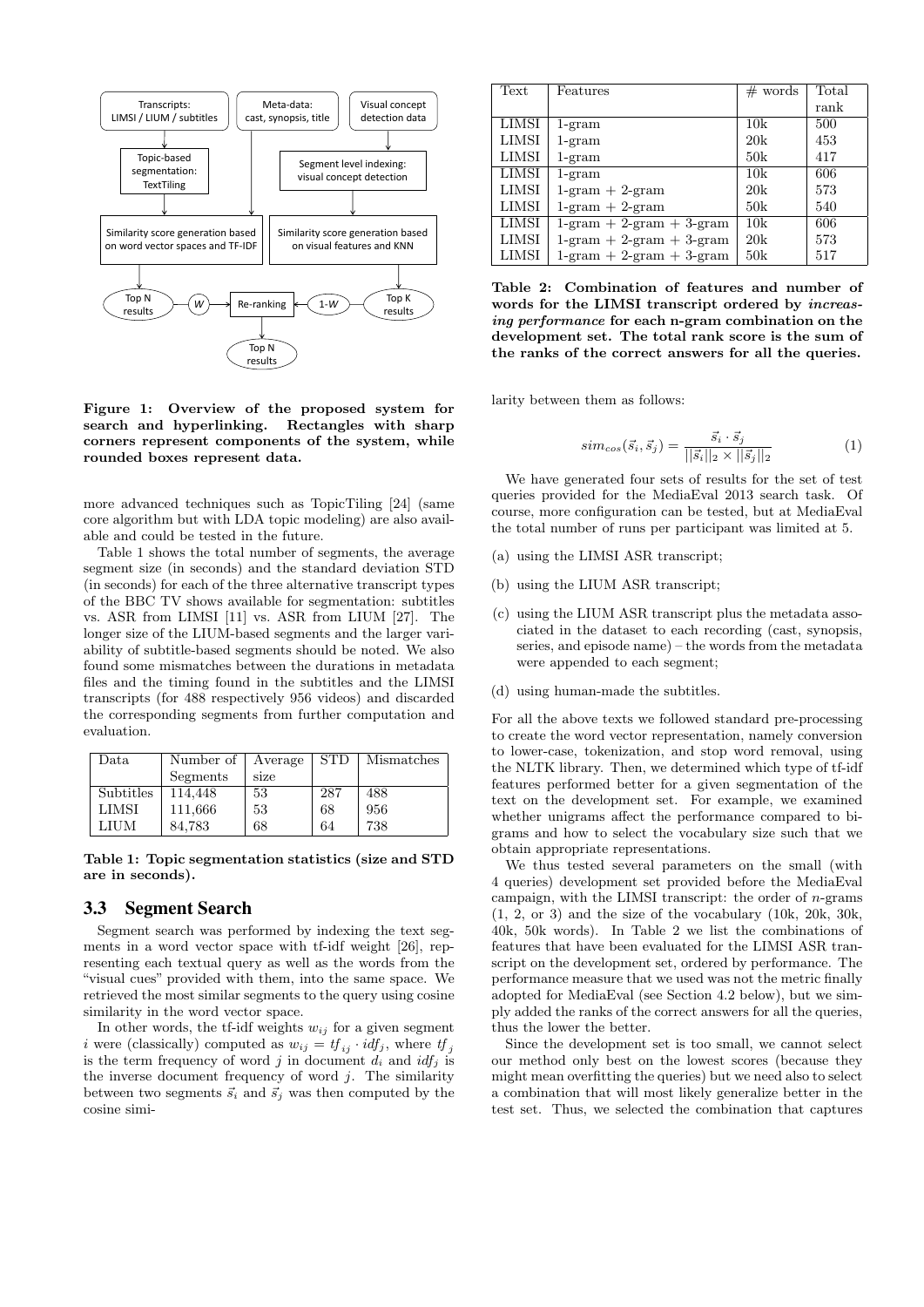| Text          | Features                          | $\#$ words | Total rank |
|---------------|-----------------------------------|------------|------------|
| Subtitles     | $1$ -gram + 2-gram + 3-gram       | 50k        | 2008       |
| $LIUM + Meta$ | $1$ -gram + $2$ -gram + $3$ -gram | -50k       | 1077       |
| LIUM          | $1$ -gram + 2-gram + 3-gram       | 50k        | 1043       |
| LIMSI         | $1$ -gram + 2-gram + 3-gram       | 50k        | 517        |

Table 3: Ranking of four different types of text by increasing performance on the development set. The total rank score is the sum of the ranks of the correct answers for all the queries.

the most relations between words and has the best scores among the different vocabularies i.e. 1-gram + 2-gram + 3 gram for a vocabulary of 50k words, as seen in Table 2. With these features, we found on the development set that the LIMSI ASR transcript performed best, followed by LIUM, LIUM with metadata, and subtitles, as shown in Table 3. Note that we did not calibrate the size of the segments by TextTiling parameters. We submitted the results of four runs for the MediaEval search sub-task on the evaluation set.

#### 3.4 Segment Hyperlinking

For the hyperlinking of new segments to given anchors, indexing is performed as above, though using only unigrams and a vocabulary of 20,000 words. Two scenarios were considered by the MediaEval organizers. As per the condition for the first scenario, the participants were restricted from using the broader boundaries of the initial segment that required linking. In the second scenario, the participants were allowed to take into account information about the broader boundaries of the initial segment that required linking.

Thus, in the first one (noted 'A' for anchors only), only the anchor information was given, therefore we extended the anchor text with text from segments containing/overlapping the anchor boundaries. For the second scenario (noted 'C' for anchors plus context), we considered the text within the start time and end time of the provided known-item that included the anchor, along with text from segments overlapping the known-item boundaries. We also enriched the subtitle or ASR texts using the textual metadata (title, series, episode) and webdata (cast, synopsis). The segments and anchors were indexed into a vector space with tf-idf weights, and the top N most similar segments were found by cosine similarity.

Then, we re-ranked results based on visual feature similarity, using the visual concept detection scores per keyframe, provided by the MediaEval organizers. Keyframes were first aligned to topic-based segments using shot information [18], with an average of 5 keyframes per segment. Similarly, this was performed for the anchors average of 8 frames and anchors plus contexts average of 55 frames. For each segment, we generated a visual feature vector using the concepts with the highest scores from the keyframes of the segment. We also generated the visual feature vector for each anchor and anchor plus contexts.

Using a K-nearest neighbors method, we ranked all segments by decreasing visual similarity to each anchor. Using the Scikit-learn toolkit in Python, with a ball tree datastructure and Euclidean distance, we generated the K nearest neighbors (segments) for each anchor. Typically, given that we intended to provide  $N = 1,000$  links per anchor, we chose  $K \gg N$ , around 100,000. Then, we re-ranked textbased results using the visual scores of these segments, re-

spectively with weight W for the text-based ranks and  $1-W$ for the visual ranks. For the MediaEval workshop submission, we chose  $W = 0.8$  when using text from subtitles, as we assumed that they are almost entirely accurate, and W  $= 0.6$  when using text from ASR transcripts, assumed to contain more noise. Finally, we ignored segments shorter than 10 seconds and chunked larger segments into 2-minute segments, following guidelines received from the organizers of the task.

We submitted three runs to MediaEval for human evaluation of relevance: two with the subtitle words (scenarios A and C) and one with the LIMSI ASR transcript (scenario C). To extend our investigation after the MediaEval evaluations, and to take advantage of human ratings kindly made available by the organizers, we furthermore experimented with  $W \in \{0, 0.2, 0.4, 0.5, 0.6, 0.8, 1.0\}$  to investigate the actual effect of different weights on hyperlinking performance.

## 4. EXPERIMENTAL RESULTS

As already stated, the Idiap system for MediaEval 2013 [3] has been evaluated on the search and hyperlinking sub-tasks. The dataset and evaluation metrics are those described in the MediaEval Search and Hyperlinking task guidelines and outlined in  $[8]^1$ . We provide below our results and a detailed discussion on achieved performance in the light of different features, approaches and other observed results, as well as our additional testing after the campaign.

#### 4.1 Dataset

The dataset for both subtasks was a collection of 2,323 videos, totaling 1,260 hours of broadcast, kindly provided by the BBC. The average length of a video was roughly 30 minutes (varying from less than 10 minutes to 2 hours and more) and most videos were in English. The BBC kindly provided human generated textual meta-data and manual transcripts (subtitles) for most of the videos. The output of two automatic speech recognition (ASR) systems (LIMSI-CNRS / Vocapia and LIUM cited above in Section 3.1) was provided, along with visual analysis results: 1,200,000 shots / keyframes extracted by Technicolor and 1,000 visual concept probabilities for the top 10,000 key-frames from the on-the-fly video detector Visor. We utilized all the provided data except the INRIA-generated 10 similar face information for each of provided 557,324 faces in the key-frames,because we found that this was indicating face-detection information (location of a face in the frame) but did not contain the face recognition information (labeling of faces).

For the definition of realistic queries and anchors, the MediaEval S&H organizers conducted a study with 30 users which resulted in 50 known-items and the corresponding queries used for the search evaluation task. Subsequently,

<sup>1</sup>The guidelines are available online at http://multimediaeval.org/mediaeval2013/hyper2013/.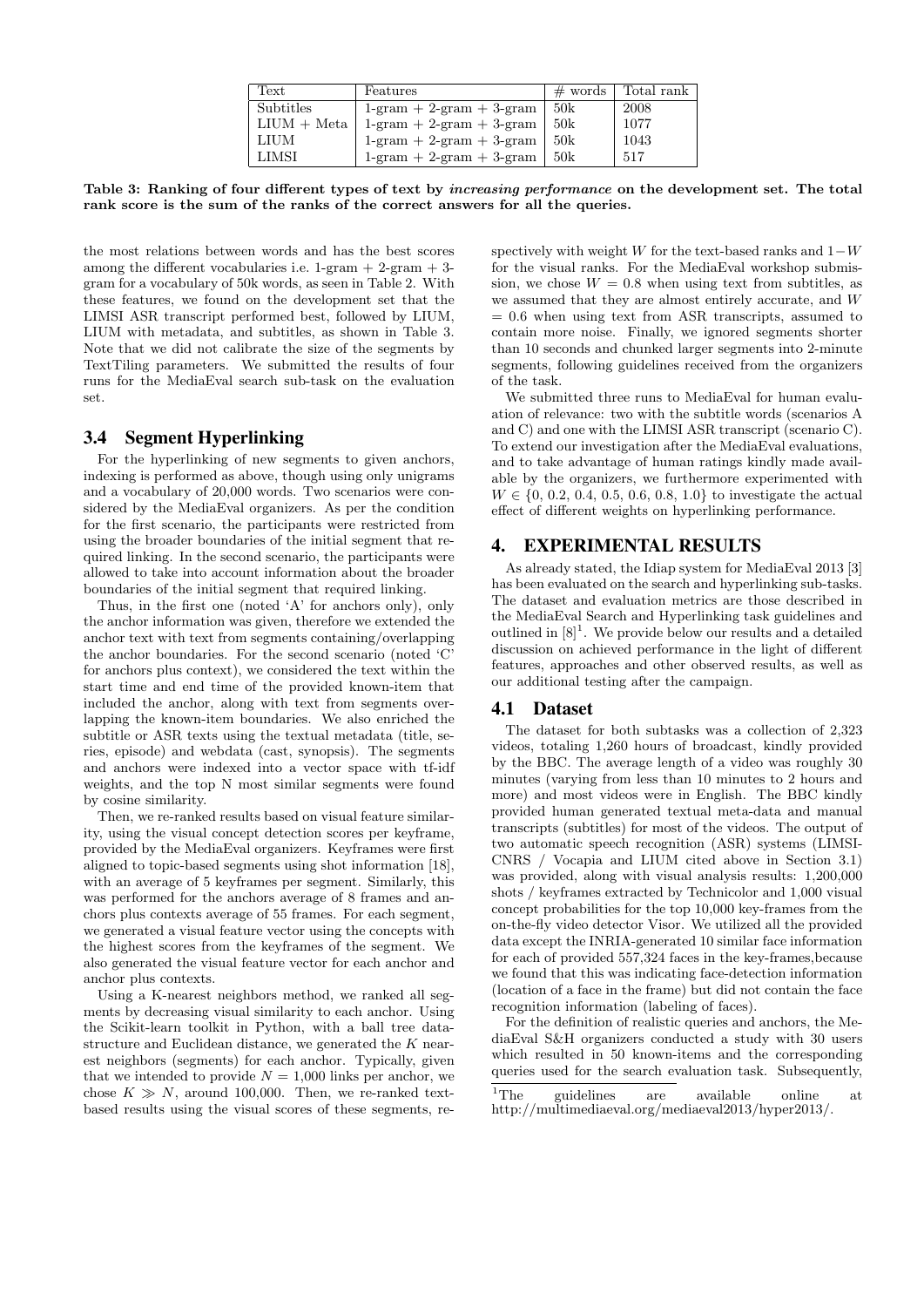| Submission    | MRR.  | mGAP  | MASP  |
|---------------|-------|-------|-------|
| Subtitles     | 0.064 | 0.044 | 0.044 |
| $LIUM + Meta$ | 0.085 | 0.054 | 0.053 |
| LIUM          | 0.090 | 0.058 | 0.057 |
| LIMSI         | 0.110 | 0.060 | 0.060 |

Table 4: Results of our system (Idiap 2013) for the search task measured by MRR, mGAP and MASP.

users were asked to mark so-called anchors, or segments, within the known-item for which they would like to see links. This resulted in 98 anchors given to the participants in the task, among which a random set of 30 were used for actual evaluation of the hyperlinking task, performed as described below.

#### 4.2 Evaluation Metrics

For the search sub-task, three metrics were used to evaluate the submissions of the participants: mean reciprocal rank (MRR), mean generalized average precision (mGAP) [22] and mean average segment precision (MASP) [10]. The "jump-in" point of the relevant content was considered over a time window of 10, 30 or 60 seconds.

To evaluate the hyperlinking subtask, the organizers resorted to crowdsourcing via Amazon's Mechanical Turk platform. They used a pooling method to group the videos from the top 10 ranks of the submitted runs of each of the participants (but no more than five runs per participant). This resulted in 9,195 anchor-target pairs, which represented 7,637 different pairs for crowdsourcing assessment. These assessments provided the ground truth used to calculate precision at fixed rank cutoffs and mean average precision (MAP) for all the participants' runs. As retrieval systems can return segments of arbitrary start and length, average precision calculation required adjustment to varying segmentation boundaries as explained in detail in [1]. Moreover, a new evaluation measure considered overlap relevance, binned relevance and tolerance to irrelevance for precision calculations, and was additionally applied after the campaign.

#### 4.3 Search Results and Discussion

The results of our system named Idiap 2013 in the campaign for the search task are shown in Table 4. The four variants show the same ranking as on the development set. The LIMSI ASR transcript outperforms the LIUM one, which is not helped by metadata, a fact that is likely due to the low frequency of metadata words. Surprisingly, subtitles yield the lowest scores. Analyzing results per query, in 12 out of 50 test queries our best run gets the known item in the top 10 answers. These queries vary between runs, so they are not necessarily "simple" queries (assuming some queries out of 50 are easier to answer than others). One exception is query number 18 from the test set ("What does a ball look like when it hits the wall during Squash") which was answered correctly in all our runs, likely due to the number and specificity of words it contains – e.g. when compared to query number 49, "What foods are good to cook with?" which is more ambiguous and has a large array of potential answers from shows related cooking. At the opposite end of the scores, for 14 other queries, the known item is not found at all by our system among its top 1000 results.

In comparison to other systems' scores, our system ranked towards the lower third: the best MRR scores reached 0.40

and about half of the submitted runs were above 0.20. Our rather low scores (also on mGAP and MASP) could be due to the short average size of our segments, which were not calibrated to match the average size of known items. The most successful (and popular) strategy for this task was the fixed-length segmentation, though how this was calibrated by the participants must still be clarified.

## 4.4 Hyperlinking Results and Discussion

Three different sets of evaluation results for the Idiap 2013 system on the MediaEval 2013 hyperlinking sub-task are available:

- I. Our initial run submission [3] to the hyperlinking subtask was scored using MAP after the deadline, separately from the other submissions, due to a time conversion problem in our results, undetected when validating the submission, but corrected afterwards.
- II. The same runs as submitted in (I) were evaluated again with pooled top overlapping results across all the participants' submissions in the hyperlinking sub-task and scored with modified evaluation metrics like the overlapping, the tolerance based, and the binned MAPs.
- III. We ran 18 additional experiments with different parameters to further investigate the results, and scored them with the overlapping, binned and tolerance based MAPs.

Tables 5 and 6 show the results of evaluation set (I) and (III), while the official results of evaluation set (II) will be discussed in the future in a synthesis paper by the task organizers. However, we summarize them as follows in terms of MAP scores:

- MAP with overlap relevance: our submissions ranked first with values of 0.52, 0.48 and 0.43; the next submission scored one run at 0.32, while all other runs of all other participants were below 0.3 (and two thirds were below  $0.1$ ).
- MAP with binned relevance: two systems reached 0.25, including ours, with our other two runs being 3rd and 4th. Three quarters of the systems were below 0.1.
- MAP with tolerance to irrelevance: our runs were ranked 2nd to 4th, with 0.12–0.14 scores, while the best run scored 0.16. Scores then decreased uniformly across runs up to 0.01.

| Submission               |       | P 10                                 | P 20  |       |
|--------------------------|-------|--------------------------------------|-------|-------|
| LV_M_O_T6V4_C            |       | $0.620 \pm 0.583 \pm 0.413 \pm 1.00$ |       |       |
| S_V_M_O_T8V2_C           | 0.400 | 0.443                                | 0.370 | 0.832 |
| $S_V M_O_T8V2_A + 0.400$ |       | 0.433                                | 0.340 | 0.782 |

#### Table 6: Version (I) of our system is results for hyperlinking: precision at top 5, 10 and 20, and MAP.

In the official results of MediaEval S&H 2013, our three submissions to the hyperlinking task – two runs in the C scenario and one run in the A scenario – were thus always ranked among the first four top positions based on MAP values. Particularly, our two runs for scenario C (with context) had higher performance compared to our run for scenario A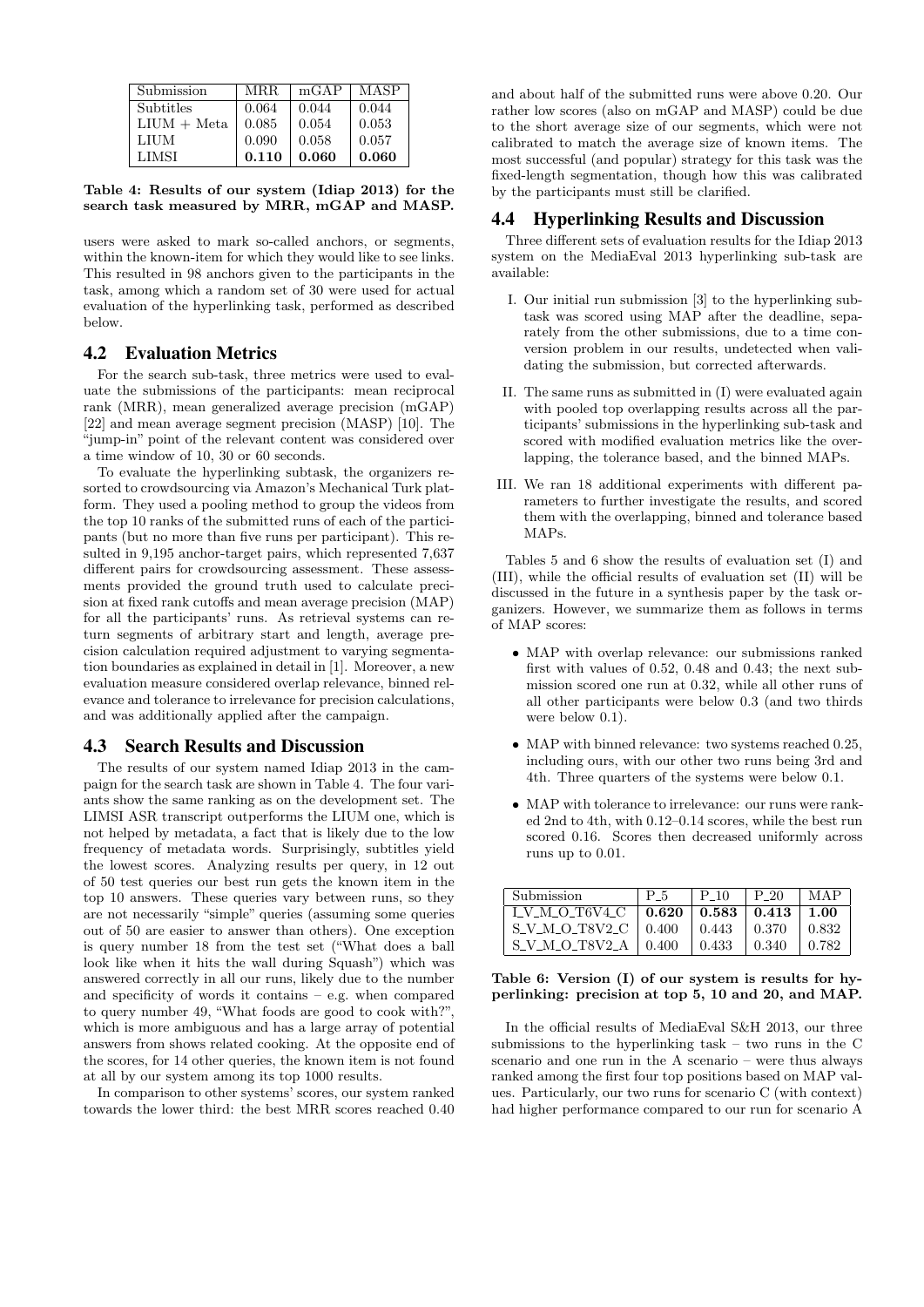| LIMSI transcript with meta-data and visual features in the C scenario $(I_V_M_O_C)$ |        |        |                               |                               |                               |             |                                |                                                                            |
|-------------------------------------------------------------------------------------|--------|--------|-------------------------------|-------------------------------|-------------------------------|-------------|--------------------------------|----------------------------------------------------------------------------|
| Metric                                                                              | TOV10  | T2V8   | T <sub>4</sub> V <sub>6</sub> | T <sub>5</sub> V <sub>5</sub> | T <sub>6</sub> V <sub>4</sub> | <b>T8V2</b> | T <sub>10</sub> V <sub>0</sub> | Average                                                                    |
| map                                                                                 | 0.2450 | 0.4978 | 0.5468                        | 0.5532                        | 0.5209                        | 0.5602      | 0.5521                         | 0.4965                                                                     |
| $P_5$                                                                               | 0.3467 | 0.6467 | 0.6733                        | 0.6933                        | 0.6667                        | 0.6600      | 0.6467                         | 0.6190                                                                     |
| $P_{-}10$                                                                           | 0.3233 | 0.5767 | 0.6067                        | 0.6167                        | 0.6333                        | 0.6300      | 0.6600                         | 0.5781                                                                     |
| $P_{-20}$                                                                           | 0.2567 | 0.4850 | 0.5267                        | 0.5550                        | 0.5400                        | 0.5500      | 0.5267                         | 0.4914                                                                     |
|                                                                                     |        |        |                               |                               |                               |             |                                | Subtitles with meta-data and visual features in the C scenario (S_V_M_O_C) |
| Metric                                                                              | TOV10  | T2V8   | T4V6                          | T5V5                          | T6V4                          | <b>T8V2</b> | T <sub>10</sub> V <sub>0</sub> | Average                                                                    |
| map                                                                                 | 0.2565 | 0.4566 | 0.5021                        | 0.5119                        | 0.5200                        | 0.4870      | 0.5151                         | 0.4641                                                                     |
| $P_5$                                                                               | 0.3933 | 0.5067 | 0.5400                        | 0.5400                        | 0.5467                        | 0.4267      | 0.5133                         | 0.4952                                                                     |
| $P_{-}10$                                                                           | 0.2967 | 0.5333 | 0.5300                        | 0.5200                        | 0.5367                        | 0.5100      | 0.5333                         | 0.4942                                                                     |
| $P_{-}20$                                                                           | 0.2533 | 0.5067 | 0.5200                        | 0.5117                        | 0.5117                        | 0.4833      | 0.4983                         | 0.4692                                                                     |
| Subtitles with meta-data and visual features in the A scenario (S_V_M_O_A)          |        |        |                               |                               |                               |             |                                |                                                                            |
| Metric                                                                              | T0V10  | T2V8   | T4V6                          | T5V5                          | T6V4                          | T8V2        | T <sub>10</sub> V <sub>0</sub> | Average                                                                    |
| map                                                                                 | 0.1141 | 0.3179 | 0.3914                        | 0.4112                        | 0.4272                        | 0.4311      | 0.4809                         | 0.3676                                                                     |
| $P_5$                                                                               | 0.0867 | 0.3467 | 0.3800                        | 0.4000                        | 0.4067                        | 0.4400      | 0.4467                         | 0.3581                                                                     |
| $P_{-}10$                                                                           | 0.0900 | 0.3500 | 0.3867                        | 0.4133                        | 0.4433                        | 0.4833      | 0.5300                         | 0.3852                                                                     |
| $P_{-}20$                                                                           | 0.0667 | 0.3567 | 0.3950                        | 0.4100                        | 0.4217                        | 0.4367      | 0.4933                         | 0.3685                                                                     |

Table 5: Result set (III) of Idiap 2013 system for hyperlinking task: precision at top 5, 10 and 20, and MAPs (with consideration of overlap relevance, binned relevance and tolerance to irrelevance). The highest lowest values of precision and MAP are indicated respectively in bold and italics, for each weight W of textual similarity (from  $0\%$  to 100%) in the multimodal re-ranking procedure (noted  $T(W)V(1-W)$  without the trailing zeroes).

(without context). Similarly, some of the submissions from other participants showed a higher performance measured in terms of MAP over the top 20 positions for scenario C than for scenario A, which was expected given that scenario C offers more information than A.

The transcript type did not influence fundamentally the results, with the three sources being ranked very heterogeneously – the main factor being rather the underlying segmentation and hyperlinking methods. In any case, humanmade subtitles did not appear to confer any specific advantage to any system. Rather, using the LIMSI ASR transcript always outperformed using subtitles, for our system and for other participants as well. This might be due to the query words having on average a higher word recognition rate for LIMSI ASR transcript than with subtitles, or the lower outof-vocabulary words in LIMSI ASR transcript compared to subtitles which has an impact on indexing.

#### 4.5 Analysis of Hyperlinking Results

Our system utilizes different textual and visual features. Each of the runs is coded with a combination of letters indicating the information used by the system, following the MediaEval S&H instructions, as follows: 'I' for LIMSI ASR based topic segments; 'S' for subtitle based topic segments; 'M' when using the metadata provided by the BBC (title, series, episode); 'O' when using other metadata such as cast and synopsis; 'V' when using visual concept detection scores for key-frames. In our system, we indicate by  $T(W)$  the weight (in  $\%$ ) of the textual features for similarity, while  $V(1-W)$  is the complementary weight of visual features. The scenarios for hyperlinking are coded 'C' when using contextual information (i.e. textual and visual) and 'A' when not using it. For example,  $I_VM_O_T6V4_C$  indicates that the system utilized the LIMSI transcript for topic segmentation, along with metadata and other data, to derive the textual similarity scores of segments and, their visual concept similarity scores, which are re-ranked with  $W = 60\%$  weight for textual similarity and 40% weight for visual similarity, in scenario C.

Based on these results, we will illustrate the utility of the proposed multimodal re-ranking method for the hyperlinking sub-task from the following perspectives:

- Effect of different evaluation methods.
- Importance of contextual information.
- Different weights for the textual vs. visual features.

The result set (I) in Table 6 have the highest MAP compared to other two result sets. This indicates that if user evaluations can be done for each of the individual runs with larger number of retrieved items, it may provide more insight than evaluating limited number of retrieved items from common runs across all the participants. On the other hand, such exclusive run evaluations are of course expensive; moreover, consideration of only the top few results across different runs can bring in more diversity to the results to be evaluated. However, the overall value of MAP is reduced by nearly 50% when removing the overlapping result segments, and is further reduced when the tolerance based threshold is used. Thus, there is still a large scope for future improvement with the proposed methodology. Still, the actual utility of such constraints on evaluation methods and metrics for hyperlinking task must still be confirmed.

When using similar features and run parameters, a higher MAP value was found when context (textual and visual features surrounding the known-item) was used for scenario C, indicating that this might actually add useful information, especially with our strategy of extending context boundaries to the closest segments. The majority of the participants have similarly observed that contextual information has helped achieve higher MAP. In our runs, we also observed that the size of the query anchor without contextual information for linking in scenario A was spanning across 8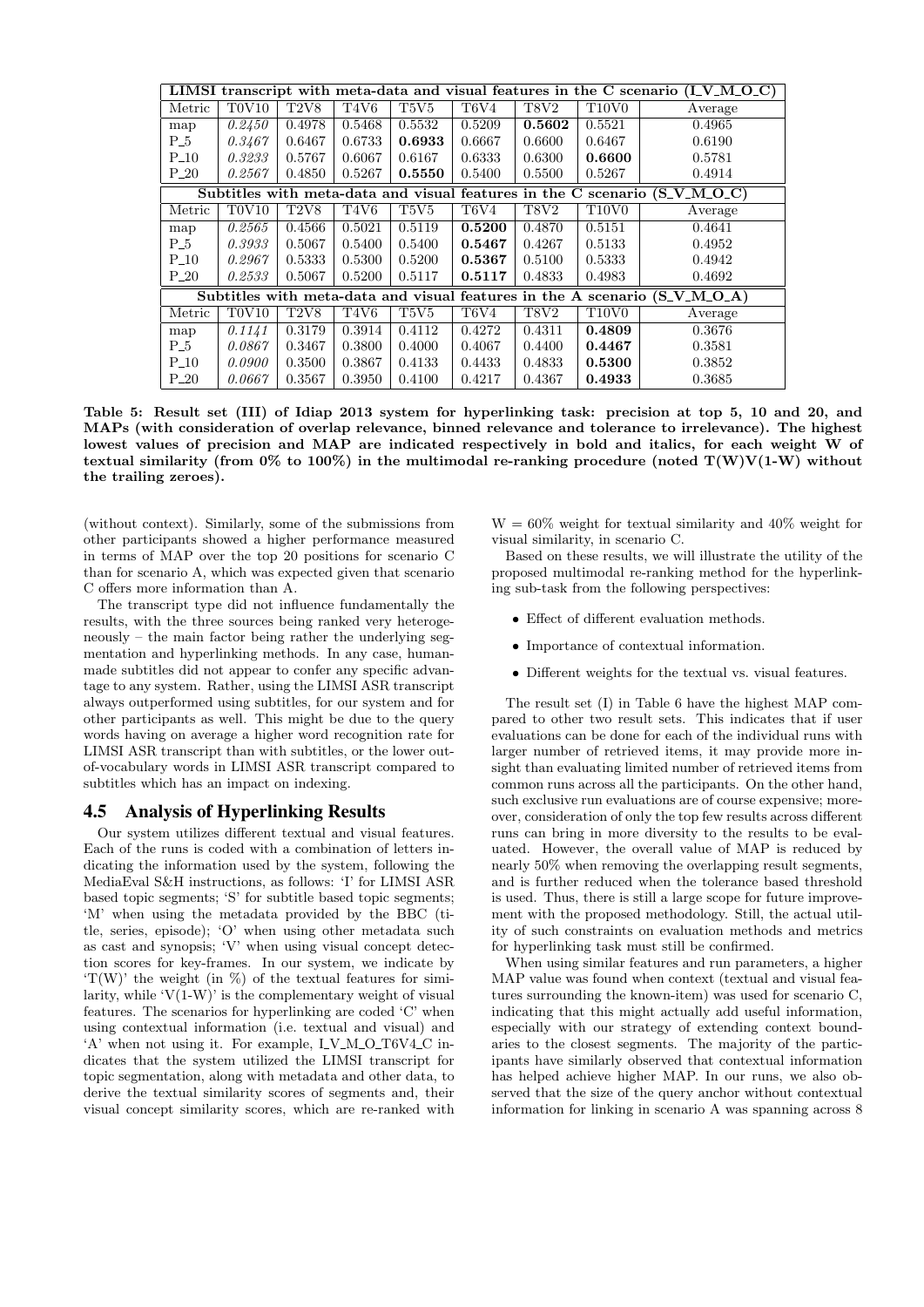to 11 visual shots and with contextual information in scenario C it spanned across 50 to 55 visual shots on average. Thus, the richer textual and visual information help achieve better MAP value for scenario C.

One of the most important observations from our result set (III) in Table 5 for combination of weights from 0% to 100% for the multimodal re-ranking is that, visual feature based segment similarity scores can be given weights between 0% and 50% in order to achieve a higher MAP. It does not seem useful to give more than 50% weight to the visual features, as all the highest MAPs are observed on T5V5 to T10V0. It is an interesting pattern that the subtitlebased runs achieve higher MAP results when higher weight is given to the textual features (e.g.,  $T6V4$  for  $S_VM_OC$ and T10V0 for  $S_V M_O A$ ). The quality of text is likely more accurate with subtitles and thus giving higher weight to text is better than giving it to less accurate visual features. On the other hand, the LIMSI ASR transcript shows some instances with better results when textual and visual features are given equal weights (e.g., T5V5 achieved highest MAP of 0.6933 among all the results).

Our best system reaches MAP of 0.80 and 0.50 respectively on anchors 31 and 39, while the MRR of the corresponding search queries (item 23 for 31, item 25 for 39) is close to zero. This is an indication that the visual features may be helpful. Because, we did not utilized visual features for the search task and it might have caused such low MRR score for some of the queries compared to their higher MAP score during the hyperlinking task.

## 5. CONCLUSION AND PERSPECTIVES

In this paper, we proposed a novel search and hyperlinking system, based on our experience with content-based recommender systems for multimedia. We proposed a multimodal re-ranking technique, and used topic-based segmentation over transcripts or subtitles. Obtained results are leading us towards consideration of the contextual information and the visual features for the generation of hyperlinks from a multimodal perspective. Due to improved results for hyperlinking, our confidence in visual features for indexing has increased. This should motivate multimedia researchers to rely on visual features with a balanced weight given to textual features in certain scenarios.

An important issue that has appeared during the analysis of MediaEval 2013 results concerns the need for diversity in the result set, in addition to overall relevance to a query or an anchor segment. In other words, a set with more diverse segments will appear as more informative and will bring more novelty than a set with equally relevant but very similar results. "Diverse ranking" is a well studied topic in information retrieval [25], using either implicit or explicit techniques, which can be considered also in the present scenario. The implicit methods attempt to demote similar results to reduce overall redundancy [31], which is directly applicable here as well. The explicit methods attempt to model the possible interpretations of a query or an anchor to maximize the coverage of their aspects with selected documents [30], which would require in the present scenario more work on query analysis.

While accurate segmentation and hyperlinking are important for the back-end of a multimedia search and retrieval system, they should ultimately be used within a front-end component, i.e. a user interface allowing people to make use of these results. Within such a system, performance (or quality) is not only a matter of back-end accuracy, but results also from a suitable presentation of the results. Therefore, in future work, both aspects of system quality should be considered. For instance, we will explore the refinement and evaluation of a "navigation graph"[4] which displays the strongest links between segments of multimedia recordings of lectures, along with keywords and keyframes for each segment. Such a visualization appears to be a promising and cost-effective approach to navigating multimedia repositories, but the respective contributions to user satisfaction of hyperlinking accuracy and display/navigation strategies remain to be assessed.

## 6. ACKNOWLEDGMENTS

This work was supported by the Swiss National Science Foundation (AROLES project n. 51NF40-144627) and by the European Union (inEvent project FP7-ICT n. 287872). We would like to thank Maria Eskevich and Robin Aly for their valuable help with the task.

## 7. REFERENCES

- [1] R. Aly, M. Eskevich, R. Ordelman, and G. J. F. Jones. Adapting binary information retrieval evaluation metrics for segment-based retrieval tasks. Technical report, ArXiv e-prints, 2013.
- [2] R. Aly, R. Ordelman, M. Eskevich, G. J. F. Jones, and S. Chen. Linking inside a video collection – what and how to measure? In Proceedings of the 22nd International Conference on World Wide Web Companion, pages 457–460, 2013.
- [3] C. Bhatt, N. Pappas, M. Habibi, and A. Popescu-Belis. Idiap at MediaEval 2013: Search and hyperlinking task. In M. A. Larson, X. Anguera, T. Reuter, G. J. F. Jones, B. Ionescu, M. Schedl, T. Piatrik, C. Hauff, and M. Soleymani, editors, MediaEval, volume 1043 of CEUR Workshop Proceedings. CEUR-WS.org, 2013.
- [4] C. Bhatt, A. Popescu-Belis, M. Habibi, S. Ingram, F. McInnes, S. Masneri, N. Pappas, and O. Schreer. Multi-factor segmentation for topic visualization and recommendation: the MUST-VIS system. In Proceedings of ACM Multimedia 2013, Grand Challenge Solutions, pages 37–42, Barcelona, 2013.
- [5] S. Bird. NLTK: the Natural Language Toolkit. In COLING/ACL Interactive Presentations, Sydney, 2006.
- [6] K. Chatfield, V. Lempitsky, A. Vedaldi, and A. Zisserman. The devil is in the details: an evaluation of recent feature encoding methods. In British Machine Vision Conference, pages 76.1–76.12, 2011.
- [7] M. Del Fabro and L. Böszörmenyi. State-of-the-art and future challenges in video scene detection: a survey. Multimedia Systems, pages 1–28, 2013.
- [8] M. Eskevich, R. Aly, R. Ordelman, S. Chen, and G. J. F. Jones. The Search and Hyperlinking task at MediaEval 2013. In MediaEval 2013, Barcelona, 2013.
- [9] M. Eskevich, G. J. F. Jones, R. Aly, R. J. Ordelman, S. Chen, D. Nadeem, C. Guinaudeau, G. Gravier, P. Sébillot, T. de Nies, P. Debevere, R. Van de Walle, P. Galuscakova, P. Pecina, and M. Larson. Multimedia information seeking through search and hyperlinking.